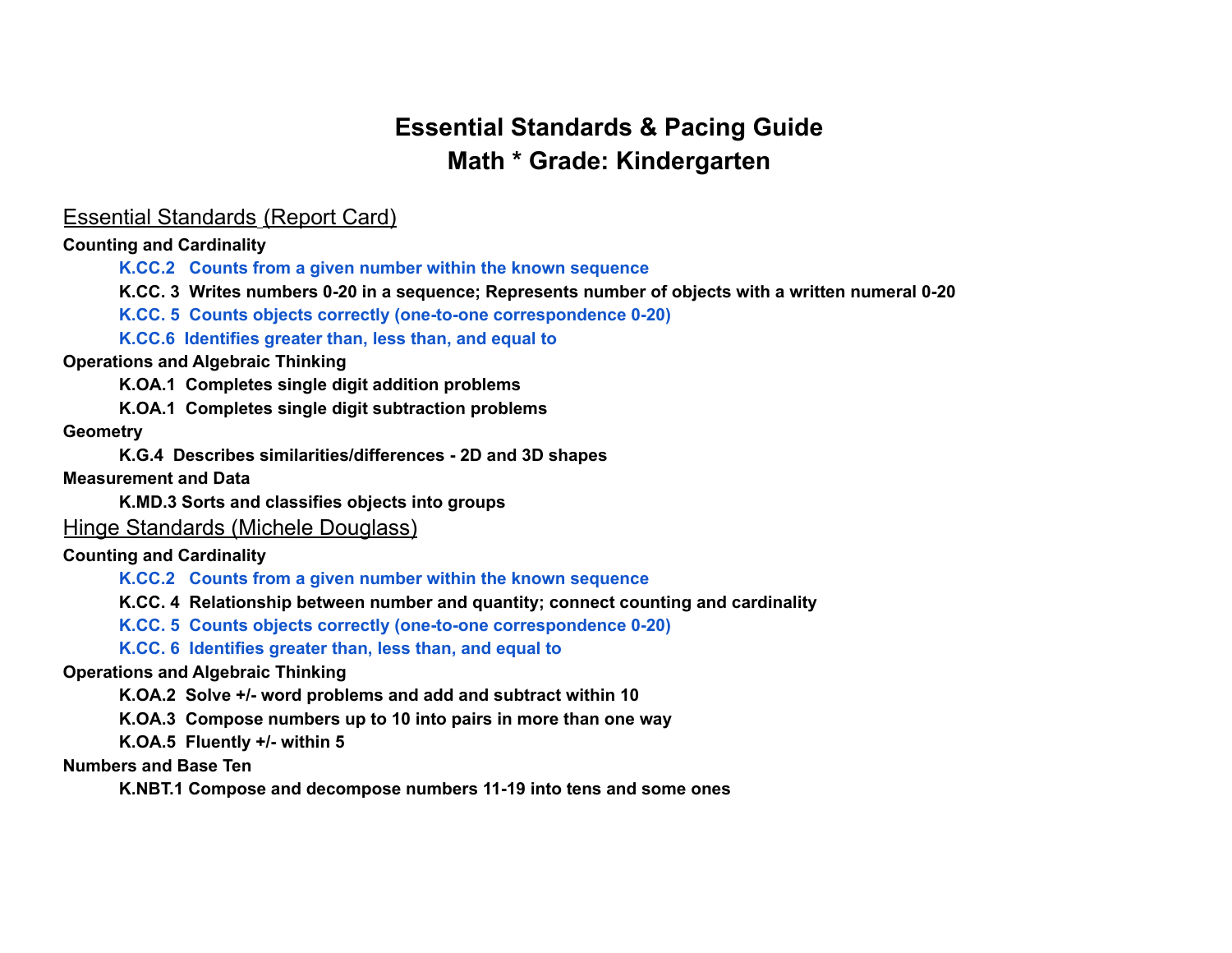### Trimester Assessment Guide

| <b>Trimester</b> | <b>Trimester Ends</b> | <b>Suggested Assessment Week</b> | <b>Report Card Goes Home</b>                |
|------------------|-----------------------|----------------------------------|---------------------------------------------|
|                  | November 6            | November 9 - 13                  | December 4                                  |
|                  | March 5               | February 16 - 19                 | March 12 (parent conferences March 10 - 12) |
|                  | June 4                | May 17 - 21                      | June 4                                      |

# Pacing Guide

| <b>Week</b>          | <b>Unit</b><br>(Expressions)                      | <b>Big Idea</b>                                          | <b>Essential</b><br><b>Standards</b> | <b>Activities</b>                                                                                                                               | <b>Suggested</b><br><b>Formative</b><br><b>Assessments</b>                                                   |
|----------------------|---------------------------------------------------|----------------------------------------------------------|--------------------------------------|-------------------------------------------------------------------------------------------------------------------------------------------------|--------------------------------------------------------------------------------------------------------------|
| Week 1               |                                                   | <b>Math Routines and</b><br><b>Explorations</b>          |                                      | Establish classroom expectations<br>and protocol, introduce math<br>counting routines, manipulatives,<br>Expressions quick practice<br>routines | Identify numbers 1 - 10<br>Identity shapes, Count<br>orally and count object<br>with $1:1$<br>correspondence |
| <b>Week</b><br>2 & 3 | <b>UNIT 1:</b><br>Understanding<br>Numbers 1 - 10 | Big Idea 1:<br><b>Counting and</b><br><b>Cardinality</b> | K.CC.4.a<br>K.CC.4.b                 | • Expressions Lessons<br>$1.1 - 1.6$<br>Michele Douglass<br>$\bullet$<br><b>Activities</b><br><b>Math Their Way Activities</b><br>$\bullet$     |                                                                                                              |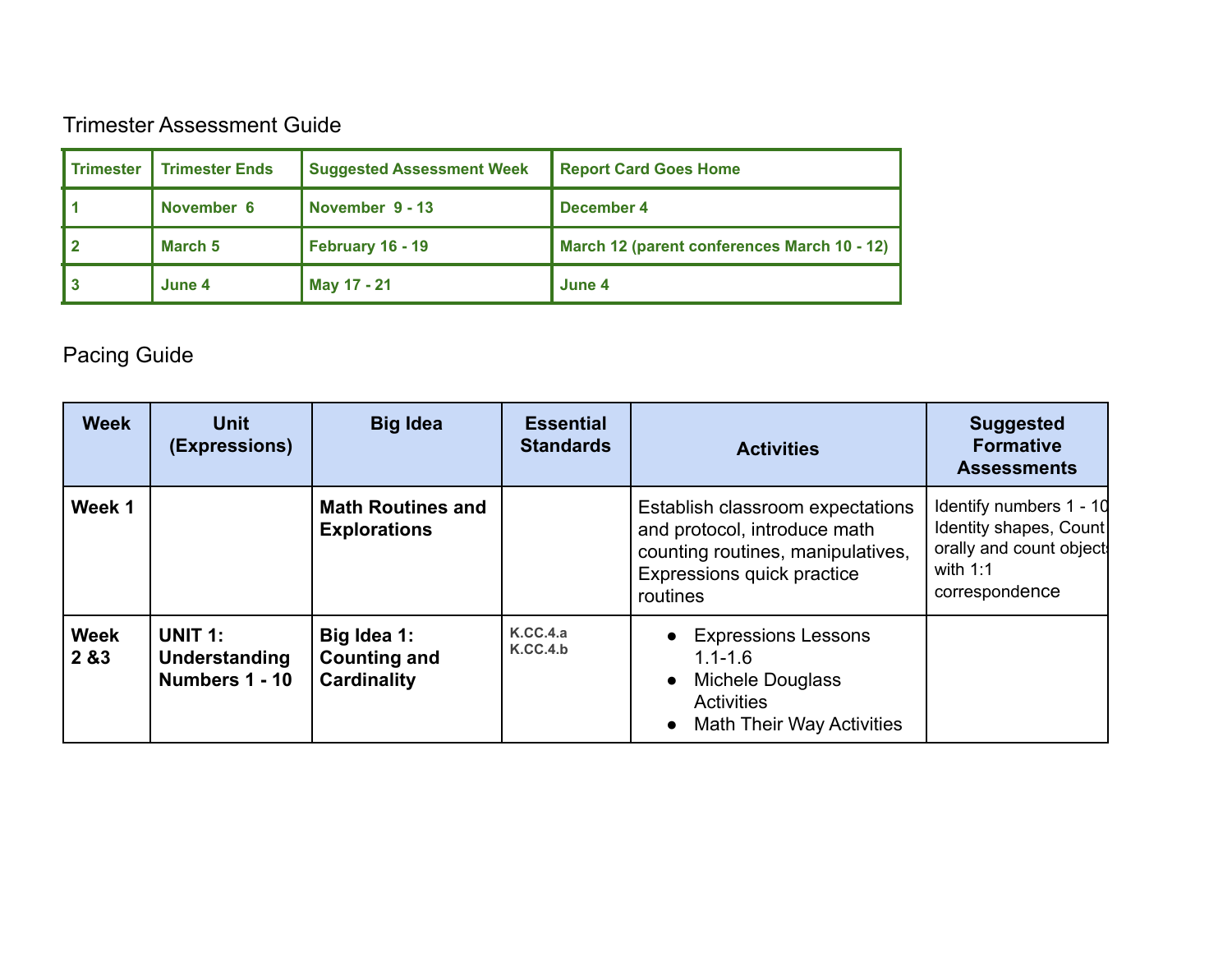| <b>Week</b><br>4 & 5 |                                                  | Big Idea 2: Adding,<br>Subtracting, and<br>Comparing<br>Through 5<br>(Also 2D shapes:<br>circles, squares,<br>rectangles) | <b>K.CC.2</b><br>K.CC.4.a and b<br>K.CC.6<br><b>K.OA.1</b><br>K.MD.3<br>K.G.4                     | <b>Expressions Lessons</b><br>$\bullet$<br>$1.7 - 1.10$<br><b>Michele Douglass</b><br>$\bullet$<br><b>Activities</b><br><b>Math Their Way Activities</b><br>$\bullet$ |                                         |
|----------------------|--------------------------------------------------|---------------------------------------------------------------------------------------------------------------------------|---------------------------------------------------------------------------------------------------|-----------------------------------------------------------------------------------------------------------------------------------------------------------------------|-----------------------------------------|
| Week 6               |                                                  | Big Idea 3:<br><b>Show Numbers 1</b><br>Through 10<br>(Also write numbers<br>$1 - 4$                                      | K.CC <sub>3</sub><br>K.CC.4.a and b<br><b>K.CC.5</b><br>K.C.C.6<br><b>K.OA.1</b><br><b>K.OA.2</b> | <b>Expressions Lessons</b><br>$\bullet$<br>$1.11 - 1.14$<br><b>Michele Douglass</b><br><b>Activities</b><br><b>Math Their Way Activities</b><br>$\bullet$             |                                         |
| Week 7               |                                                  | Big Idea 4:<br><b>Practice Numbers</b><br>1 Through 10<br>(Also write numbers<br>$1 - 5$                                  | K.CC.3<br>K.CC.4.a and b<br>K.C.C.5<br>K.CC.6                                                     | <b>Expressions Lessons</b><br>$1.15 - 1.18$<br><b>Michele Douglass</b><br>$\bullet$<br><b>Activities</b><br><b>Math Their Way Activities</b><br>$\bullet$             | <b>Unit 1 Review and</b><br><b>Test</b> |
| <b>Week</b><br>8 & 9 | UNIT <sub>2</sub><br>5 Groups in<br>Numbers 6-10 | Big Idea 1:<br><b>Using 5-Groups</b><br>(Also write numbers<br>$1 - 6$                                                    | K.CC.3<br>K.CC.4.a and b<br><b>K.CC.5</b><br>K.OA.1, 2, 3, 5                                      | <b>Expressions Lessons</b><br>$\bullet$<br>$2.1 - 2.6$<br>Michele Douglass<br>Activities<br><b>Math Their Way Activities</b><br>$\bullet$                             |                                         |
| <b>Week</b><br>10    |                                                  | Big Idea 2:<br><b>Addition and</b><br><b>Subtraction Stories</b><br>(Also write numbers<br>$6 - 8$                        | <b>K.CC.2</b><br>K.CC.3<br>K.CC.4.a and b<br>K.CC.5<br>K.CC.6<br>K.OA.1, 2, 3, 5                  | <b>Expressions Lessons</b><br>$\bullet$<br>$2.6 - 2.10$<br>Michele Douglass<br>Activities<br><b>Math Their Way Activities</b>                                         |                                         |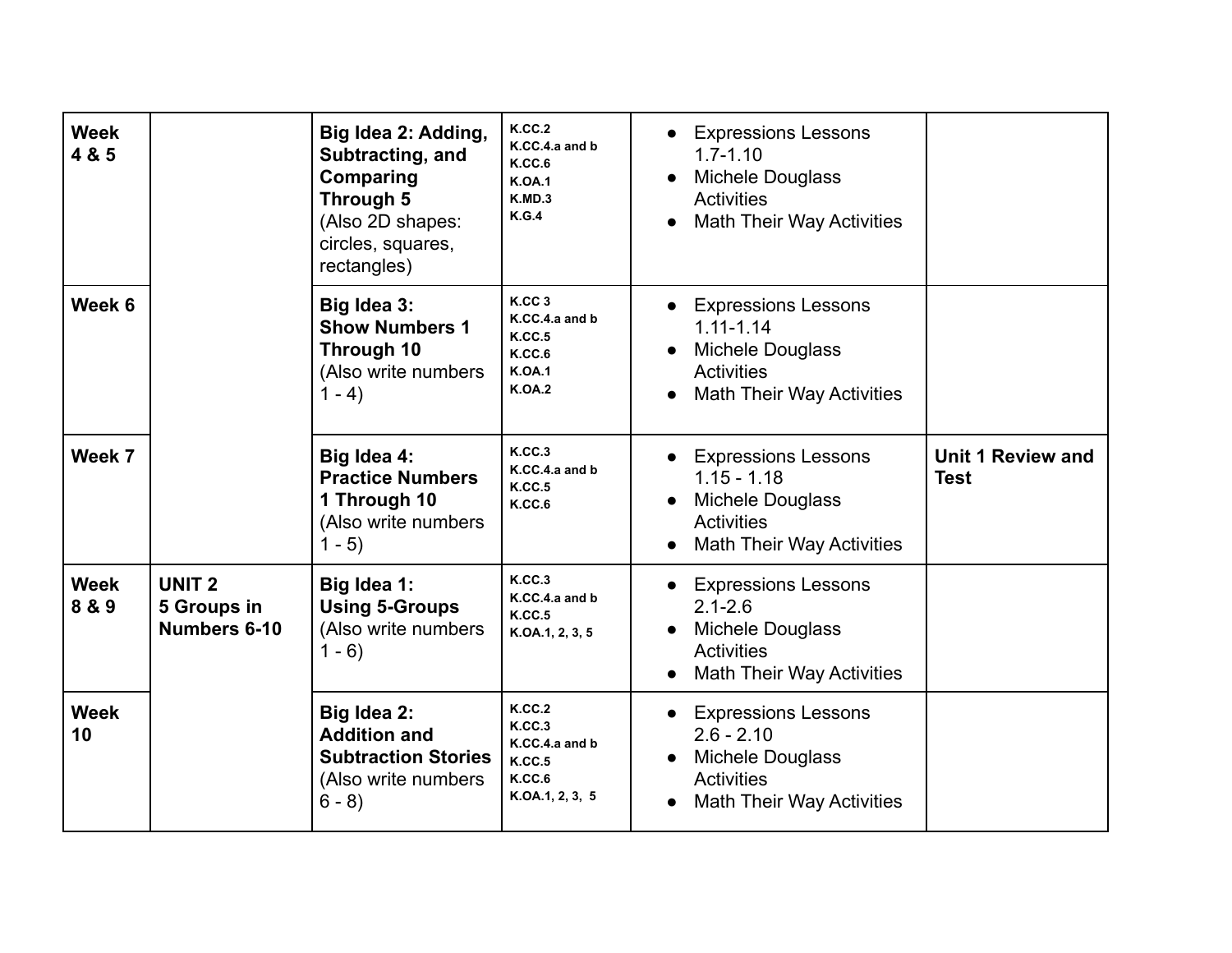| <b>Week</b><br>11 & 12 |                                                                   | Big Idea 3:<br><b>Practice Numbers</b><br>1 Through 10, the<br>+1 Pattern<br>(Also write numbers<br>$9 - 10$ and<br>2D shape:triangles) | K.C.C.2<br>K.CC.3<br>K.CC.4.a, b and c<br>K.C.C.5<br>K.OA.1, 2, 3, 5<br>K.MD.3            | <b>Expressions Lessons</b><br>$\bullet$<br>$2.11 - 2.15$<br><b>Michele Douglass</b><br><b>Activities</b><br><b>Math Their Way Activities</b><br>$\bullet$ | <b>ESGI Trimester 1</b><br><b>Assessments</b><br>(Week<br>of:11/9-11/13) |
|------------------------|-------------------------------------------------------------------|-----------------------------------------------------------------------------------------------------------------------------------------|-------------------------------------------------------------------------------------------|-----------------------------------------------------------------------------------------------------------------------------------------------------------|--------------------------------------------------------------------------|
| <b>Week</b><br>13 & 14 |                                                                   | Big Idea 4:<br><b>Numbers 1</b><br>Through 10, the -1<br><b>Pattern</b><br>(Also, write numbers<br>1-10 and 2D<br>shape:hexagons)       | <b>K.CC.2</b><br>K.CC.3<br>K.CC.4.a and c<br>K.CC.5<br>K.OA.1, 2, 3<br>K.MD.3<br>K.G.4    | • Expressions Lessons<br>2.16-2.20<br><b>Michele Douglass</b><br><b>Activities</b><br><b>Math Their Way Activities</b><br>$\bullet$                       | <b>Unit 2 Review and</b><br><b>Test</b>                                  |
| <b>Week</b><br>15 & 16 | <b>UNIT3</b><br><b>Teen Numbers</b><br>as Tens and<br><b>Ones</b> | Big Idea 1:<br>Partners of 5 and 6<br>(Also write numbers<br>$11 - 16$                                                                  | K.CC.2<br>K.C.C.3<br>K.CC.4.a, b and c<br>K.C.C.5<br>K.OA.1, 2, 3, 5<br>K.NBT.1           | • Expressions Lessons<br>$3.1 - 3.9$<br><b>Michele Douglass</b><br><b>Activities</b><br><b>Math Their Way Activities</b><br>$\bullet$                     |                                                                          |
| <b>Week</b><br>17      |                                                                   | Big Idea 2:<br><b>Classifying</b>                                                                                                       | <b>K.CC.2</b><br>K.C.C.3<br>K.CC.4.b and c<br>K.C.C.5<br>K.CC.6<br>K.OA.1, 2, 5<br>K.MD.3 | • Expressions Lessons<br>$3.10 - 3.12$<br>Michele Douglass<br>$\bullet$<br><b>Activities</b><br><b>Math Their Way Activities</b>                          |                                                                          |
| <b>Week</b><br>18 & 19 |                                                                   | Big Idea 3:<br><b>Tens in Teen</b>                                                                                                      | <b>K.CC.3</b><br><b>K.CC.4.c</b><br><b>K.CC.5</b>                                         | <b>Expressions Lessons</b><br>$\bullet$<br>$3.13 - 3.17$                                                                                                  |                                                                          |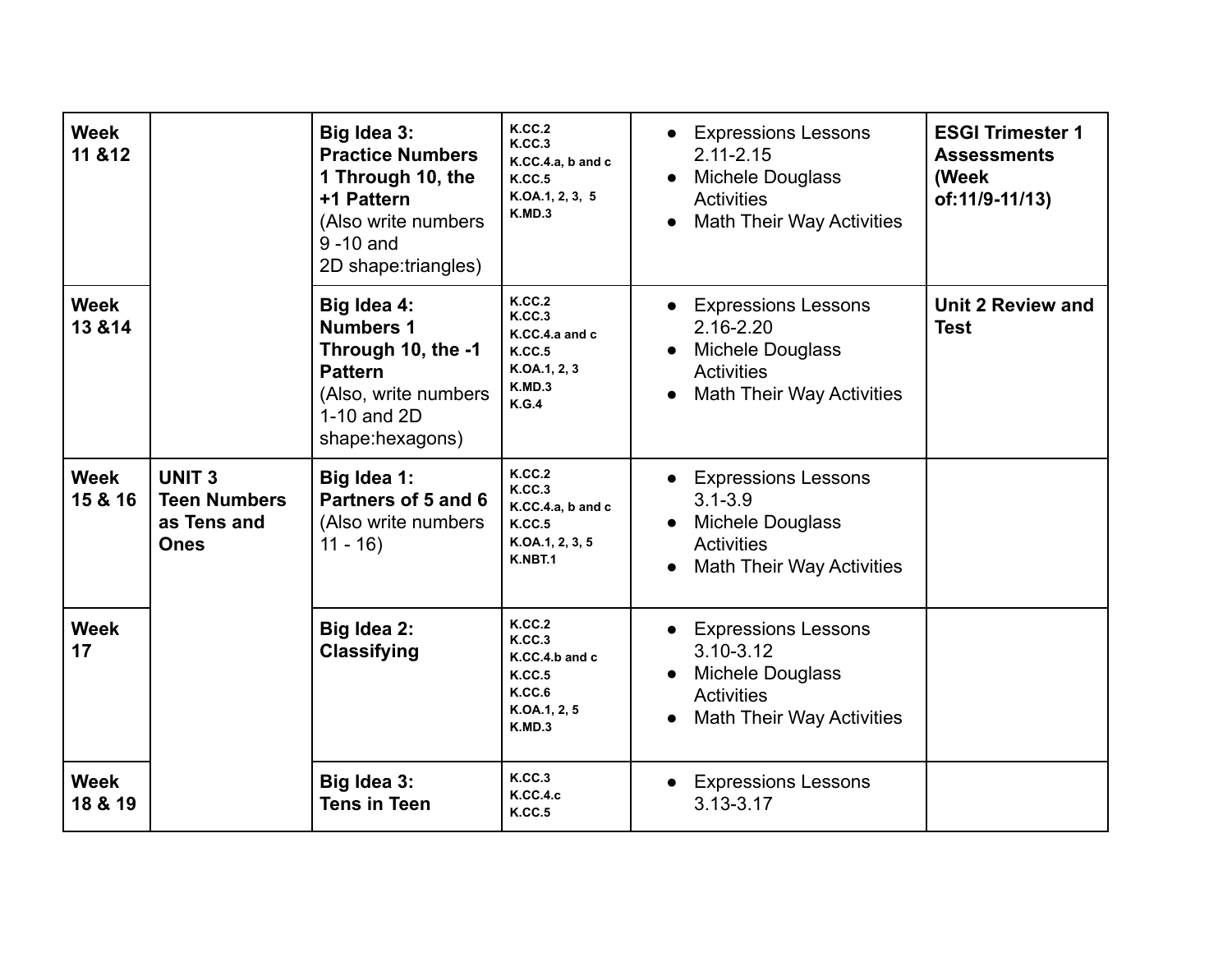|                        |                                                                                    | <b>Numbers</b>                                                                                            | K.CC.7<br>K.OA.1, 2, 3, 5<br>K.NBT.1                                                                            | <b>Michele Douglass</b><br>$\bullet$<br><b>Activities</b><br><b>Math Their Way Activities</b><br>$\bullet$                                            |                                                                                                                                                       |
|------------------------|------------------------------------------------------------------------------------|-----------------------------------------------------------------------------------------------------------|-----------------------------------------------------------------------------------------------------------------|-------------------------------------------------------------------------------------------------------------------------------------------------------|-------------------------------------------------------------------------------------------------------------------------------------------------------|
| <b>Week</b><br>20      |                                                                                    | Big Idea 4:<br><b>Build Teen</b><br><b>Numbers</b><br>(Also write numbers<br>$17 - 20$                    | <b>K.CC.3</b><br>K.CC.4.b<br>K.C.C.5<br>K.OA 1, 3 and 5<br>K.NBT.1<br>K.MD.3<br>K.G.4                           | <b>Expressions Lessons</b><br>$\bullet$<br>3.18-3.17<br><b>Michele Douglass</b><br><b>Activities</b><br><b>Math Their Way Activities</b><br>$\bullet$ | <b>Unit 3 Review and</b><br><b>Test</b>                                                                                                               |
| <b>Week</b><br>21 & 22 | <b>UNIT 4</b><br>Partners,<br><b>Problem</b><br><b>Drawings and</b><br><b>Tens</b> | <b>Big Idea 1: Story</b><br><b>Problems and</b><br><b>Equations</b>                                       | K.CC.3<br>K.CC.4.a, b and c<br>K.CC.5<br>K.OA.1, 2, 3, 5<br>K.NBT.1<br>K.MD.3                                   | <b>Expressions Lessons 4.1 -</b><br>$\bullet$<br>4.4<br><b>Michele Douglass</b><br><b>Activities</b><br><b>Math Their Way Activities</b><br>$\bullet$ | <b>ESGI Trimester 2</b><br><b>Assessment</b><br>(Week of:<br>$2/16 - 2/19$<br><b>Fluency Check for</b><br>Big Idea 1 (See<br><b>Assessment Guide)</b> |
| <b>Week</b><br>23 & 24 |                                                                                    | Big Idea 2:<br><b>Practice with</b><br>Comparing                                                          | K.C.C.3<br>K.CC.4c<br>K.CC.5<br>K.CC.6<br>K.OA 1, 2, 3<br>K.NBT.1                                               | Expressions Lessons 4.5 -<br>$\bullet$<br>4.8<br><b>Michele Douglass</b><br><b>Activities</b><br><b>Math Their Way Activities</b><br>$\bullet$        | <b>Fluency Check for</b><br><b>Big Idea 2</b>                                                                                                         |
| <b>Week</b><br>25 & 26 |                                                                                    | Big Idea 3:<br><b>Equations and</b><br><b>Teen Numbers</b><br>(Also 3D shapes<br>attributes and<br>cubes) | <b>K.CC.2</b><br>K.C.C.3<br>K.CC.4.a, b and c<br>K.CC.6<br>K.OA 1, 2, 3, 5<br>K.NBT.1<br>K.MD.3<br><b>K.G.4</b> | <b>Expressions Lessons 4.9 -</b><br>$\bullet$<br>4.15<br>Michele Douglass<br>$\bullet$<br><b>Activities</b><br><b>Math Their Way Activities</b>       | <b>Fluency Check for</b><br><b>Big Idea 3</b>                                                                                                         |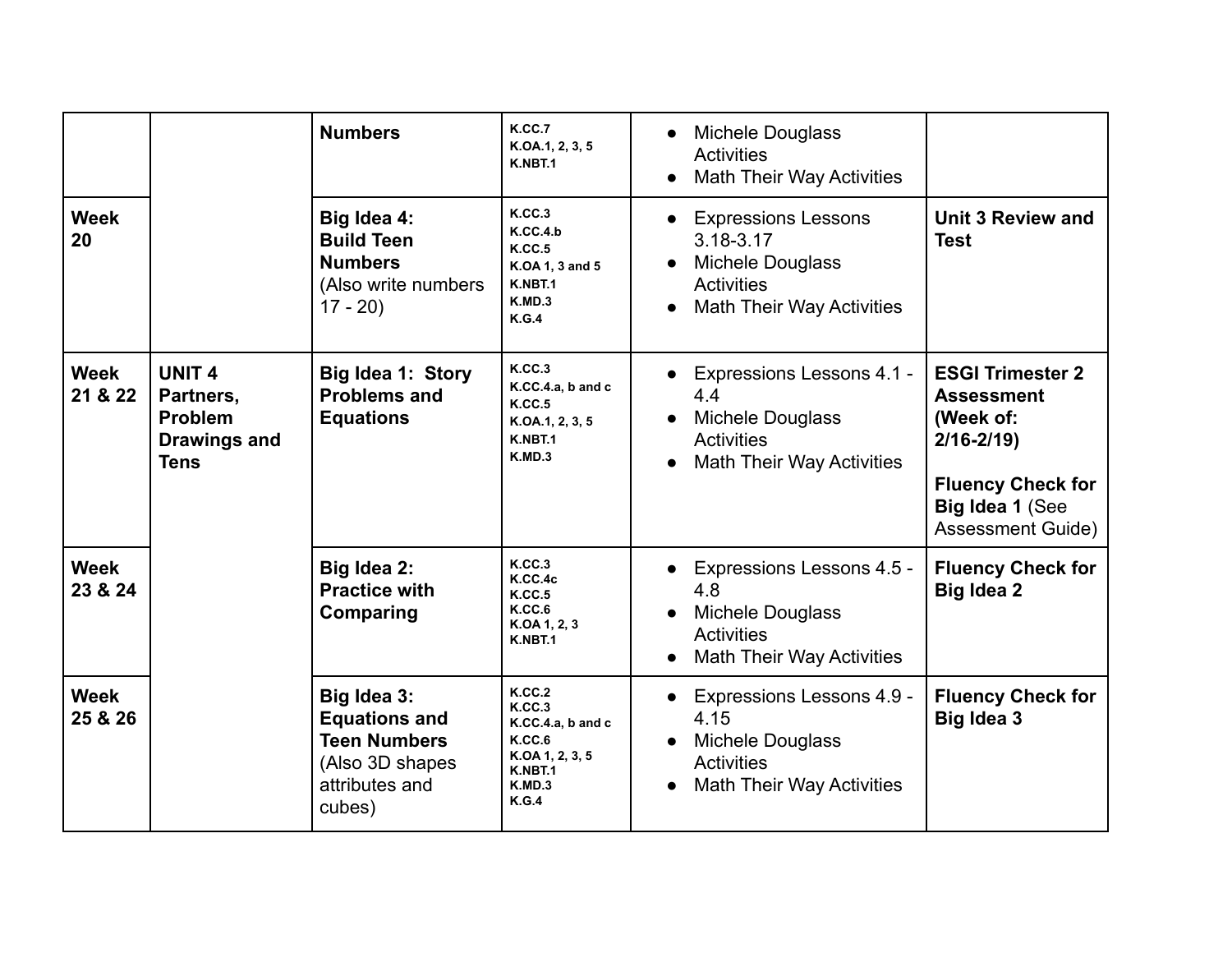| <b>Week</b><br>27<br><b>Week</b><br>28 |                                                       | Big Idea 4:<br><b>Equations for</b><br><b>Partners</b><br>(Also 3D shapes:<br>cones, cylinders) | K.CC.3<br>K.CC.4.a and b<br>K.CC.5<br>K.C.C.6<br>K.OA.1, 2, 3, 5<br>K.NBT.1<br>K.MD.3<br>K.G.4 | <b>Expressions Lessons 4.16</b><br>$-4.22$<br>Michele Douglass<br><b>Activities</b><br><b>Math Their Way Activities</b><br>$\bullet$                         | <b>Fluency Check for</b><br>Big Idea 4<br><b>Unit 4 Review and</b><br><b>Test</b>                                           |
|----------------------------------------|-------------------------------------------------------|-------------------------------------------------------------------------------------------------|------------------------------------------------------------------------------------------------|--------------------------------------------------------------------------------------------------------------------------------------------------------------|-----------------------------------------------------------------------------------------------------------------------------|
| <b>Week</b><br>29                      | <b>UNIT 5:</b><br><b>Consolidation</b><br>of Concepts | Big Idea 1:<br><b>More Partners of</b><br><b>Ten</b>                                            | <b>K.CC.3</b><br>K.CC.4.a<br>K.CC.5<br>K.OA.1, 2, 3, 5<br>K.NBT.1                              | <b>Expressions Lessons 5.1 -</b><br>5.4<br><b>Michele Douglass</b><br>$\bullet$<br><b>Activities</b><br><b>Math Their Way Activities</b><br>$\bullet$        | <b>Fluency Check for</b><br>Big Idea 1 (See<br><b>Assessment Guide)</b>                                                     |
| <b>Week</b><br>30                      |                                                       | Big Idea 2:<br><b>Numbers 1</b><br>Through 20                                                   | <b>K.CC.3</b><br><b>K.CC.4.c</b><br>K.CC.5<br>K.OA.1, 2, 3, 5<br>K.NBT.1                       | <b>Expressions Lessons 5.5 -</b><br>$\bullet$<br>5.7<br><b>Michele Douglass</b><br><b>Activities</b><br><b>Math Their Way Activities</b><br>$\bullet$        | <b>Fluency Check for</b><br>Big Idea 2                                                                                      |
| <b>Week</b><br>31 & 32                 |                                                       | Big Idea 3:<br><b>More Teen</b><br><b>Numbers and</b><br><b>Partners</b>                        | K.CC.2<br>K.CC.3<br><b>K.CC.4.c</b><br>K.CC.5<br>K.CC.6<br>K.OA.1, 2, 3, 5<br>K.NBT.1          | Expressions Lessons 5.8 -<br>$\bullet$<br>5.14<br><b>Michele Douglass</b><br>$\bullet$<br><b>Activities</b><br><b>Math Their Way Activities</b><br>$\bullet$ | <b>ESGI Trimester 3</b><br><b>Assessment</b><br>(Week of:<br>$5/17 - 5/21$<br><b>Fluency Check for</b><br><b>Big Idea 3</b> |
| <b>Week</b><br>33 & 34                 |                                                       | Big Idea 4:<br><b>More Story</b><br><b>Problems and</b><br><b>Equations</b>                     | K.C.C.3<br><b>K.CC.4.c</b><br>K.C.C.5<br>K.CC.6<br>K.OA.1, 2, 3, 5<br>K.NBT.1<br>K.MD.2        | <b>Expressions Lessons 5.15</b><br>$\bullet$<br>$-5.23$<br><b>Michele Douglass</b><br><b>Activities</b><br><b>Math Their Way Activities</b>                  | <b>Fluency Check for</b><br>Big Idea 4<br><b>Unit 5 Review and</b><br><b>Test</b>                                           |